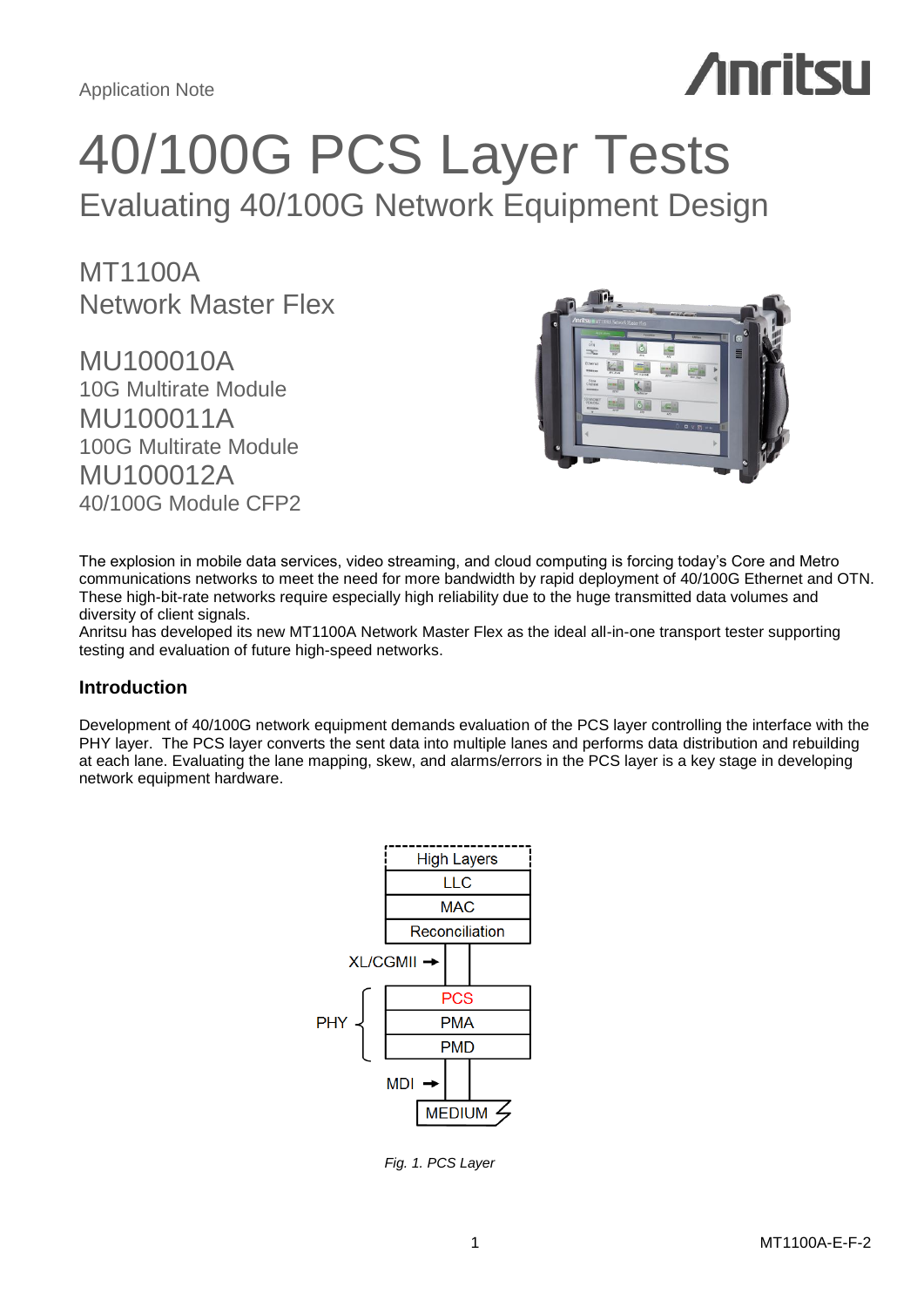# **Applications**

 The impact of abnormalities in the PCS layer on the network equipment can be monitored at the PCS layer level by connecting the MT1100A to the network equipment to test the PCS layer operation.



*Fig. 2. Network Equipment PCS Layer Tests*

# **Measurement Examples**

The order between each lane of the PCS layer is not fixed. The MT1100A intentionally switches the lane order when sending data to confirm that data is being received in the normal order at the network equipment side. Additionally, each lane order can be monitored from the network equipment.



*Fig. 3. Lane Mapping Switching and Monitoring*

Data transmission time differences (skew) occur between each lane of the PCS layer. The MT1100A can be used to intentionally insert skew into specific lanes to verify the network equipment skew tolerance. Skew from the network equipment can also be monitored.

\* The MT1100A does not support dynamic skew.



*Fig. 4. Skew Generation and Monitoring*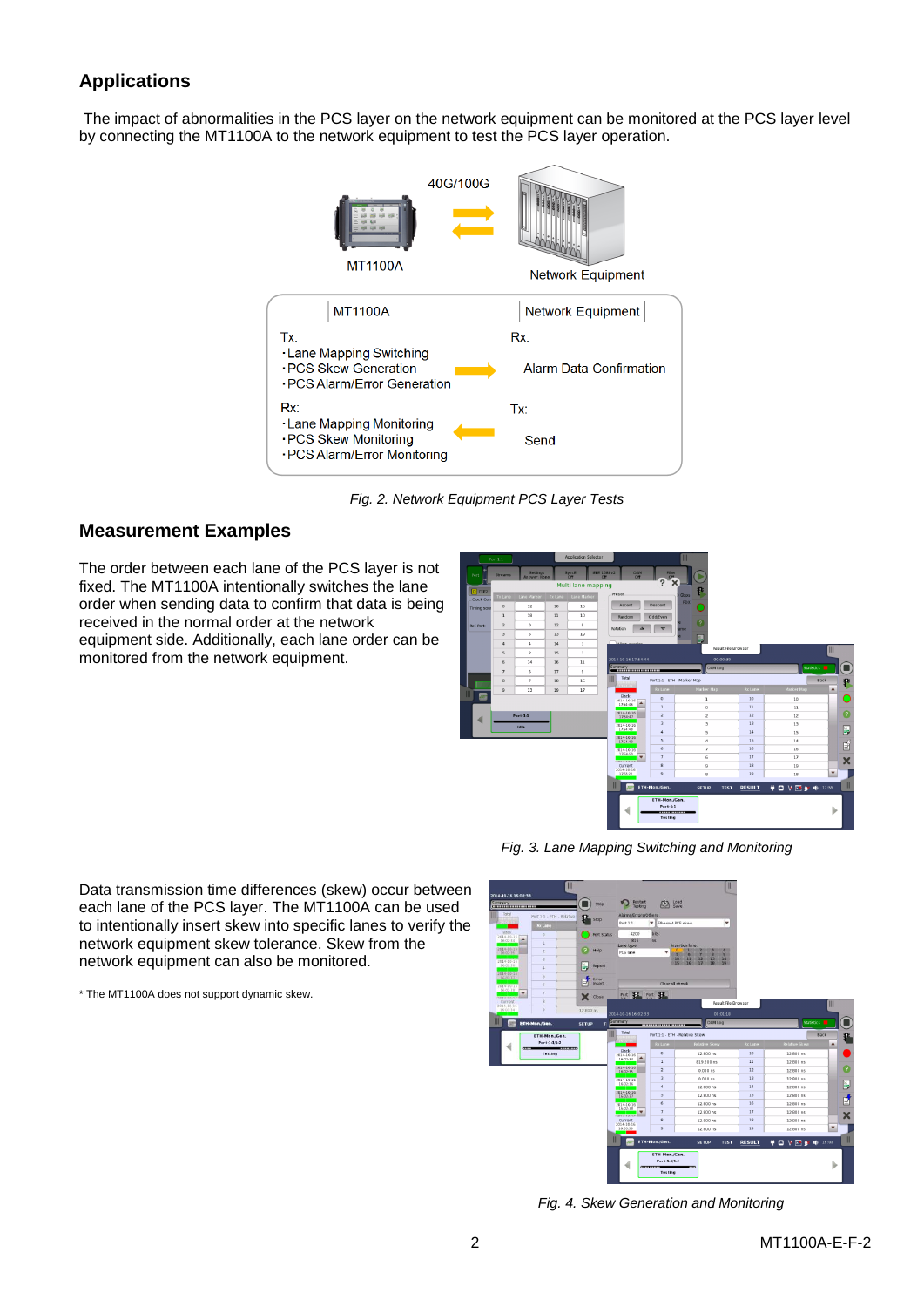Information for rebuilding data is buried in each lane of the PCS layer. The MT1100A can be used to intentionally generate abnormalities in this information to confirm the network equipment abnormality fault detection. Additionally, it can monitor the absence of faults in data from network equipment. Colorcoded faults are displayed for each lane to instantly evaluate what fault has occurred in which lane.

Alarms and Errors:

- $\bullet$  High BER
- **•** Invalid Block
- **•** Invalid Sync Header
- Invalid Alignment Marker
- BIP Error



*Fig. 5. PCS Alarm/Error Generation and Monitoring*

# **Product Features**

- Lane Mapping Switching and Monitoring
- PCS Skew Generation and Monitoring
- PCS Alarm/Error Generation and Monitoring
- Fast Troubleshooting using Color-coded Indicators

## **Summary**

The MT1100A supports 40/100G PCS layer tests to evaluate the design of 40/100G network equipment, helping improve the quality of continuously evolving and expanding high-speed networks.

# **Ordering Information**

| Mainframe                   |                                    |
|-----------------------------|------------------------------------|
| MT1100A                     | Network Master Flex                |
| <b>Test Modules</b>         |                                    |
| MU110011A                   | 100G Multirate Module              |
| MU110012A                   | 40/100G Module CFP2                |
| <b>Power Supply Modules</b> |                                    |
| MU110001A                   | Battery and AC Power Supply Module |
| MU110002A                   | AC only High Power Supply Module   |
| Options                     |                                    |
| MU110011A-015               | Ethernet 100G Single Channel       |
| MU110011A-055               | OTN 100G Single Channel            |
| MU110012A-015               | Ethernet 100G Single Channel       |
| MU110012A-055               | OTN 100G Single Channel            |